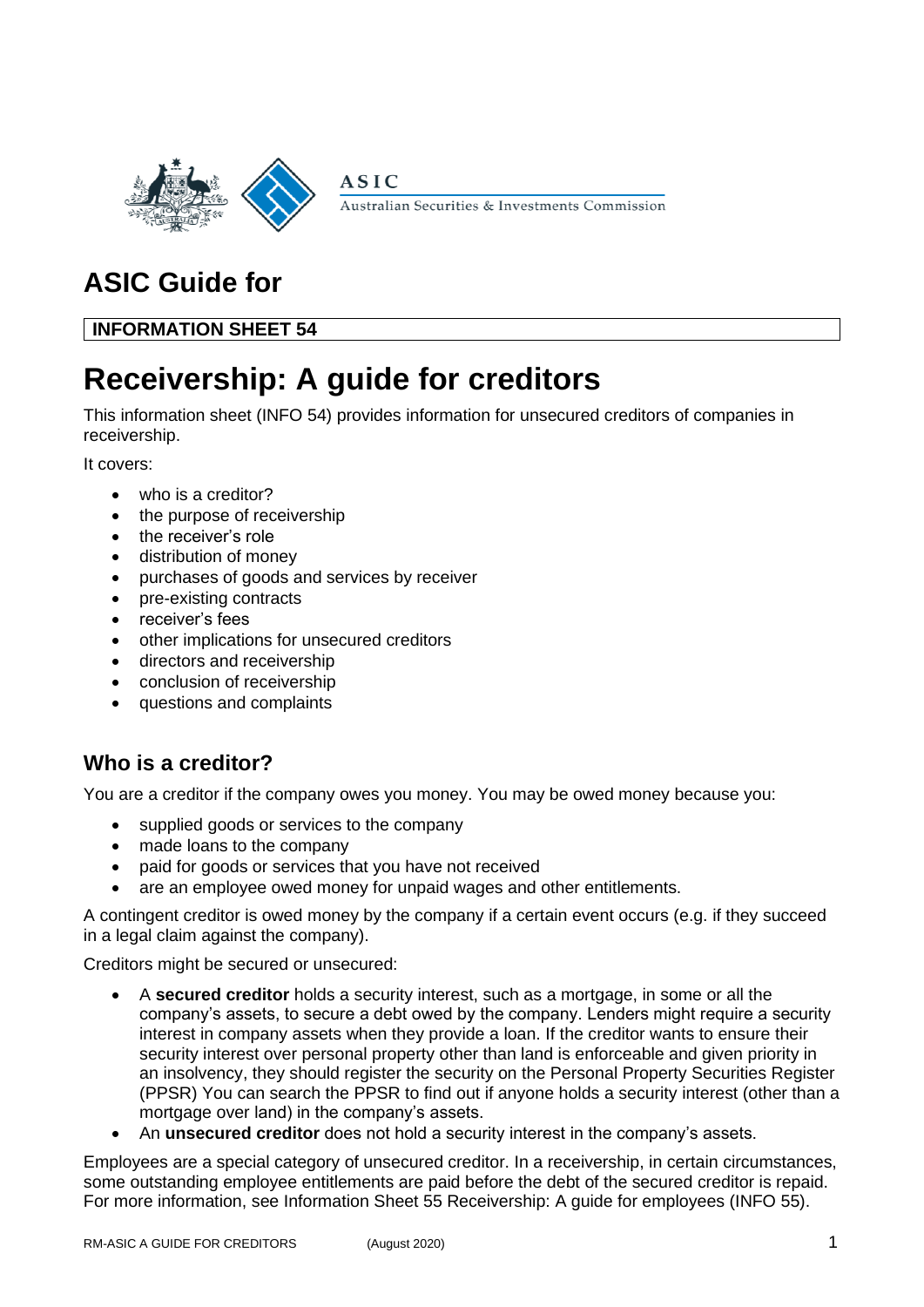All references in this information sheet to 'creditors' are to unsecured creditors unless otherwise stated.

# **The purpose of receivership**

The secured creditor – via the receiver – takes control and usually protects, collects and sells some or all the company's assets. This is done for the company to repay debts owed to the secured creditor. A court-appointed receiver may also take control of and sell company property if the court order provides that power. Court receiverships are not covered in this information sheet.

The secured creditor can appoint a receiver because they hold a security interest that allows them to appoint a receiver. The security interest may comprise:

- a non-circulating security interest (e.g. a security interest in land, plant and equipment)
- a circulating security interest in assets that are used and disposed of in the course of normal trading operations (e.g. a security interest in debtors, cash and stock).

The powers of the receiver are set out in the security agreement and the *Corporations Act 2001*.

Sometimes the terms of appointment give the receiver the power to manage the company's affairs. In these cases, a receiver is known as a receiver and manager.

It is possible for a company in receivership to also be in provisional liquidation, liquidation, voluntary administration or subject to a deed of company arrangement.

# **The receiver's role**

Generally, the receiver's role is to:

- collect and sell enough of the secured assets to repay the debt owed to the secured creditor (this may include selling assets or the company's business)
- pay out the money collected in the order required by law
- report to ASIC any possible offences or other irregular matters they come across.

The receiver's principal duty is to the secured creditor. The main duty owed to unsecured creditors is an obligation to take reasonable care to sell secured assets for not less than market value or, if there is no market value, the best price reasonably obtainable. A receiver also has the same general duties as a company director.

The receiver has no obligation to report to unsecured creditors about the receivership, either by calling a meeting or in writing. However, the receiver will usually write to the company's suppliers to inform them of their appointment. Unsecured creditors are not entitled to see the receiver's reports to the secured creditor.

A receiver must lodge with ASIC a detailed list of their receipts and payments (known as the annual administration return) each year on the anniversary of their appointment. A copy of these detailed lists of receipts and payments can be obtained by searching ASIC Connect for a fee.

# **Distribution of money**

A receiver will usually obtain money from the assets they are appointed over by selling them. To sell a company's business, the receiver may continue to trade the business until they sell it as a going concern.

Once the receiver sells the assets, the money collected is distributed as follows:

- money from the sale of non-circulating assets is paid to the secured creditor after the costs and fees of the receiver in collecting this money have been paid
- money from the sale of circulating assets is paid out in the following order: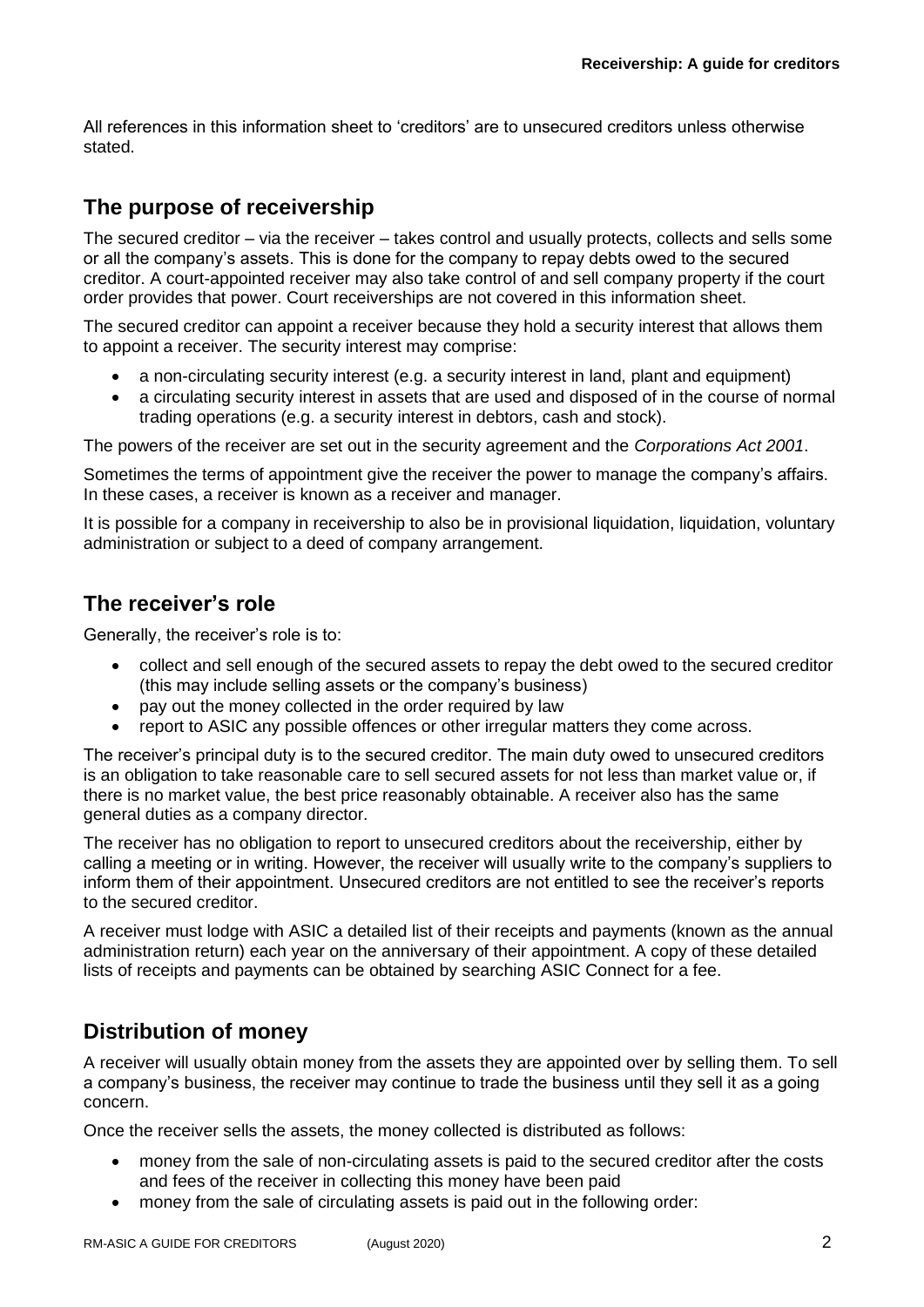- $\circ$  the receiver's costs and fees in collecting this money
- o certain priority claims, including employee entitlements (if the liability for these has not been transferred to a new owner)
- o repayment of the secured creditor's debt.

In both cases, any funds left over are paid to the company or its external administrator, if one has been appointed.

If the receiver is appointed under a security interest comprising both non-circulating and circulating security interests (which is common), there will be costs and fees of the receivership that cannot be directly allocated to money from selling the non-circulating assets or circulating assets. These costs are allocated in proportion to the amount obtained from selling the non-circulating assets and circulating assets.

If employee entitlements are paid by the receiver under a circulating security interest, the payments are made in the following order:

- outstanding wages and superannuation
- outstanding leave of absence (e.g. annual leave and long service leave)
- retrenchment pay.

Each category (or class) must be paid in full before the next category is paid. If there are insufficient funds to pay a category in full, the available funds are paid on a pro rata basis (and the next category or categories will be paid nothing).

The receiver has no obligation to pay any other unsecured creditors for outstanding preappointment debts.

## **Purchases of goods and services by receiver**

If the receiver incurs debts for the purchase of goods and services during the receivership under the receiver's authority, these are paid from asset sales as costs of the receivership. The receiver is personally liable to pay for these costs if there are insufficient funds available from asset sales.

To have the benefit of this protection, you should ensure you receive a purchase order authorised in the manner advised by the receiver.

If the receiver continues to use, occupy or hold property owned by another party that is in the company's possession or occupied by the company, they are personally liable for any rent or amounts payable arising after seven days from the beginning of the receivership. The receiver can avoid this liability by informing the other party within seven days from their appointment that they do not intend to use the property.

## **Pre-existing contracts**

The appointment of a receiver does not automatically terminate pre-receivership contracts with the company. The contract may remain current without the receiver having personal liability for the company's obligations under the contract. If you have such a contract, you may wish to seek legal advice because the law in this area is complex.

## **Receiver's fees**

The receiver is entitled to be paid their fees from the sale of secured assets. How the fees are calculated is usually set out in the security agreement and appointment document. Unsecured creditors have no role in setting or approving the receiver's fees.

ASIC, a liquidator, voluntary administrator or deed administrator of the company may apply to the court for the receiver's remuneration to be reviewed.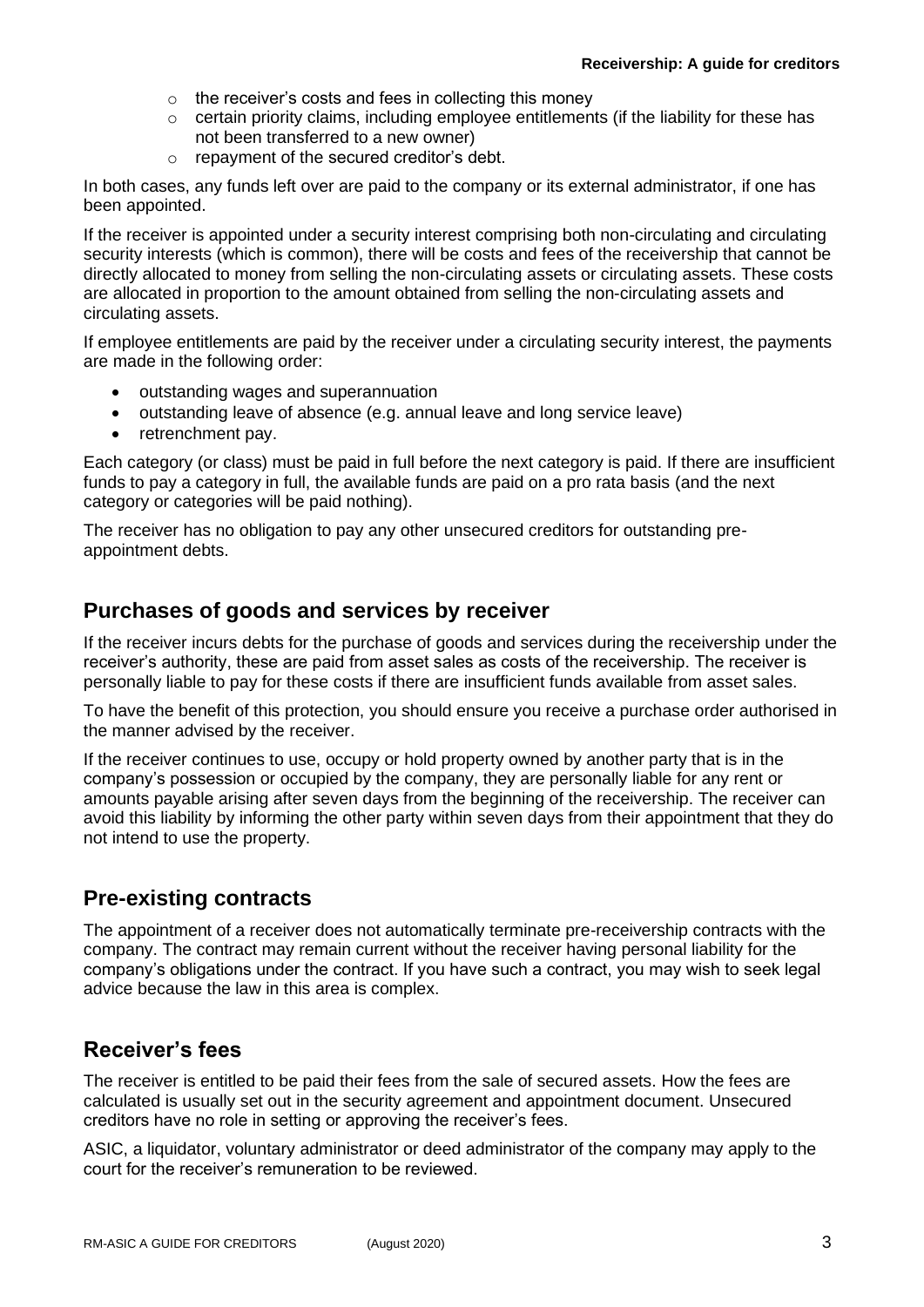## **Other implications for unsecured creditors**

Legal action may be commenced or continued against the company despite the appointment of a receiver. This means an unsecured creditor can apply to the court to have the company put into liquidation if there is an unpaid debt. You may wish to do this – particularly if the company owes you a large amount – if there are:

- expectations there will be money or property left over after realisation of the security asset and payments to/by the receiver
- possible recoveries that may be available to a liquidator for the benefit of unsecured creditors, which are not available to a receiver
- potential offences committed by those associated with the company that a liquidator can investigate
- reasons for the liquidator to review the validity of the appointment of the receiver and the security interest, and to monitor the progress of the receivership.

#### **Surplus property**

If there are any assets or money left over when the receivership is complete, they will be returned to the company (and the control of the company's directors) unless a liquidator or another external administrator is appointed.

If a liquidator is appointed, they must carry out the liquidation for the benefit of all unsecured creditors. For more information, see Information Sheet 45 Liquidation: A guide for creditors (INFO 45).

#### **Recoveries available to a liquidator**

Recoveries available to a liquidator for the benefit of unsecured creditors that are not available to a receiver include:

- unfair preference payments (payments to certain creditors over others) that may be recoverable
- uncommercial transactions that may be set aside
- possible claims against the company's officers, including insolvent trading
- creditor-defeating dispositions, including illegal phoenix activity.

#### **Investigation by liquidator**

Although a receiver must report to ASIC on any possible offences or irregularities, they do not have a specific duty to investigate and report on the affairs of the company.

A liquidator will usually carry out a more detailed investigation on behalf of all unsecured creditors to determine:

- reasons for the failure of the company
- what assets may be recoverable for the benefit of unsecured creditors
- possible offences.

The liquidator must lodge a report with ASIC if they believe offences may have been committed or the company may be unable to pay ordinary unsecured creditors a dividend (repayment of their debts) of more than 50 cents in the dollar. ASIC may act based on these reports, including banning a director if that person has been a director of two or more companies that have gone into liquidation. Similar grounds for banning a person as a director do not apply to directors of companies that have only gone into receivership.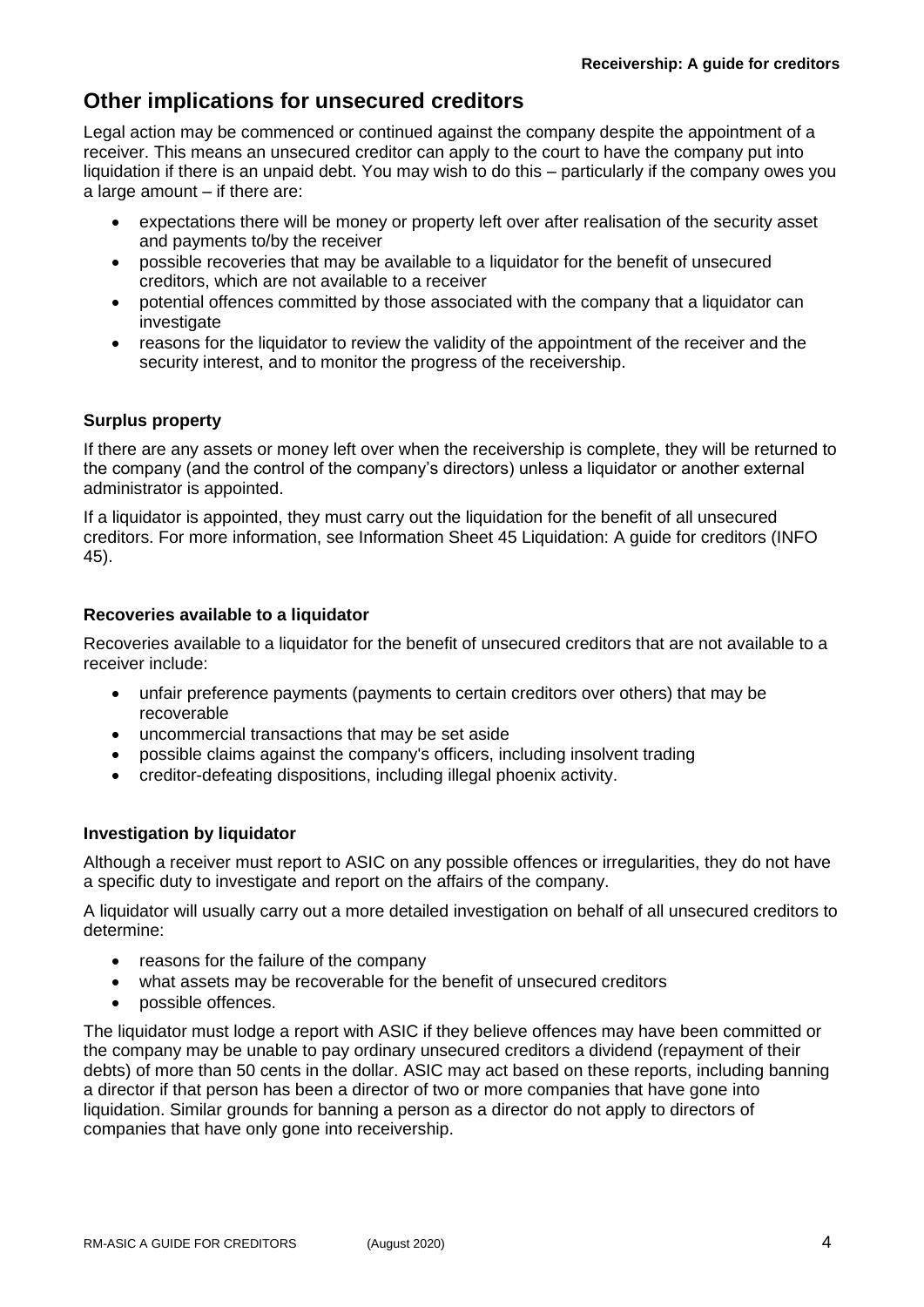#### **Review of receivership**

If a liquidator is appointed over a company in receivership, they will review the validity of the security interest and the appointment of the receiver.

A liquidator is usually better placed than individual unsecured creditors to monitor the progress of the receivership and report back to all unsecured creditors.

## **Directors and receivership**

Receivership does not affect the legal existence of the company. The directors continue to hold office, but their powers depend on the powers of the receiver and the extent of the assets over which the receiver is appointed.

Control of the secured assets, which often includes the company's business, is taken away from the directors.

Directors must provide the receiver with a Report on Company Activities and Property and allow the receiver access to books and records about the secured assets.

## **Conclusion of receivership**

A receivership usually ends when the receiver has:

- collected and sold all or enough secured assets to repay the secured creditor
- completed all their receivership duties
- paid their receivership liabilities.

Generally, the receiver resigns or is discharged by the secured creditor. Unless another external administrator has been appointed, full control of the company and any remaining assets goes back to the directors.

## **Questions and complaints**

Contact the receiver to raise any questions or complaints. If this fails to resolve your concerns, including any concerns about the receiver's conduct, you can lodge a report of misconduct with ASIC. Reports of misconduct against companies and their officers can also be made to ASIC.

Lodging your report of misconduct online ensures we can quickly respond to your concerns.

ASIC does not usually become involved in matters of commercial judgement by a receiver.

## **More information**

Information Sheet 39 Insolvency information for directors, employees, creditors and shareholders (INFO 39).

Australian Restructuring Insolvency & Turnaround Association (ARITA) website

ARITA Code of Professional Practice for Insolvency Practitioners